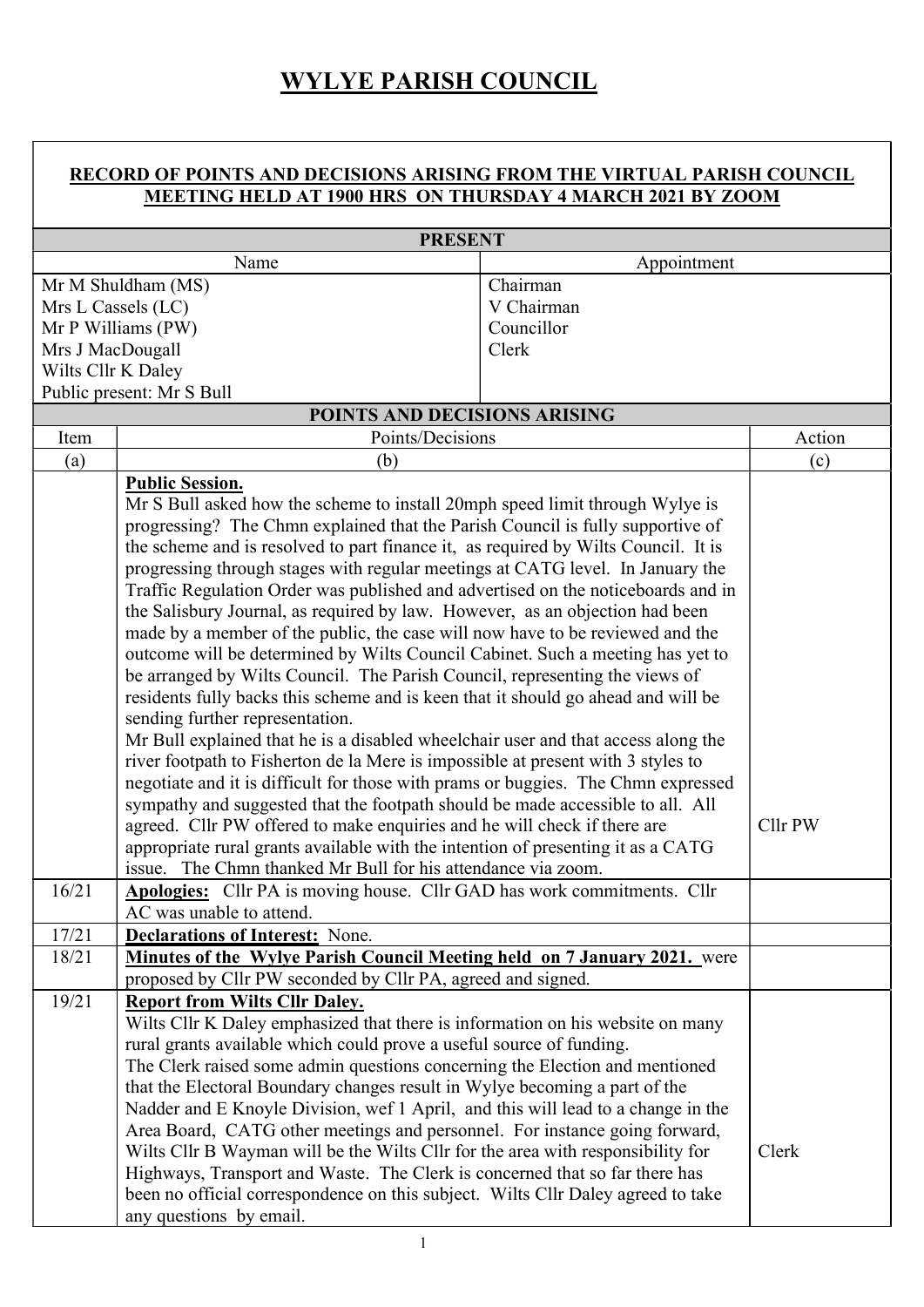|       | The Chmn raised the PC concerns about the speed of vehicles on the slip road                                             |         |
|-------|--------------------------------------------------------------------------------------------------------------------------|---------|
|       | approaching the T junction north of Wylye leading to the A303. He mentioned                                              |         |
|       | that the PC had repeatedly asked for speed reduction and signage but even if there                                       |         |
|       | is a situation which could be life threatening there is no response from the                                             |         |
|       | Authorities to improve safety measures on this stretch. Wilts Cllr Daley                                                 |         |
|       | sympathized with the PC. It is apparent that Highways England have their own                                             |         |
|       | strict legal regulations and will only make improvements and intervene if the                                            |         |
|       | circumstances meet their criteria.                                                                                       |         |
| 20/21 | <b>Highway Matters.</b>                                                                                                  |         |
|       | Exit north of Wylye village $-$ slip road.                                                                               |         |
|       | The Clerk submitted a repeat request to Highways England for shrubs and foliage                                          |         |
|       | to be trimmed back. The next day an accident occurred when a car was forced to                                           |         |
|       | swerve to avoid another vehicle. It mounted the kerb and landed in the adjacent                                          |         |
|       | field. A reduction in the speed limit to 40mph would have helped to avoid such                                           |         |
|       | collisions but the Authority has not taken any action.                                                                   |         |
|       | The Clerk reported a fallen signpost on the verge of the slip road to HE.                                                |         |
|       | Village Road Maintenance - response from Wilts Highways Dept.                                                            |         |
|       | The Chmn reported no progress had been made with mending the road surface as                                             |         |
|       | the criteria for infilling potholes was set too high. Some initial work has been                                         |         |
|       | carried out to repair the road surface at Fisherton with drains being checked. The                                       | Chmn    |
|       |                                                                                                                          |         |
|       | hedges require cutting back in order to facilitate this work and the Chmn will draft<br>a letter to Fisherton residents. |         |
|       |                                                                                                                          |         |
|       | CATG Issue: 20mph speed limit and Wylye Village sign at Dinton entrance.                                                 |         |
|       | It was resolved to send a letter addressed to Wilts Cllr B Wayman, Cabinet                                               |         |
|       | Member for Highways, Transport and Waste, copied to Wilts Cllr K Daley and                                               | Clerk   |
|       | Kate Davey, Senior Traffic Engineer expressing strong support from the Parish                                            |         |
|       | Council on behalf of the residents.                                                                                      |         |
|       | The Chmn reported no further progress on the Wylye Village sign at Dinton.                                               |         |
| 21/21 | Sewage System - Wessex Water update.                                                                                     |         |
|       | Cllr PW spoke with a Wessex Water representative on Thursday morning who                                                 |         |
|       | assured him that the sewerage problem at Wylye was under control and there is                                            |         |
|       |                                                                                                                          |         |
|       | nothing to be concerned about. The water levels have dropped and so has the                                              |         |
|       | threat from sewerage spillage. Their remedial work cannot take place until the                                           |         |
|       | Summer when levels are lower but meanwhile there is no danger from overflow.                                             |         |
|       | The Chmn reported that Wessex Water are pumping sewage in to a ditch which                                               |         |
|       | flows in to the river which is probably helping to reduce the level. This is                                             |         |
|       | permitted under emergency legislation and with the agreement of the                                                      |         |
|       | Environment Agency. Cllr PW will investigate how it is possible to allow the                                             | Cllr PW |
|       | pumping of untreated sewerage in to the river.                                                                           |         |
|       | The Chmn mentioned that the subject is raised frequently at Flood Warden                                                 |         |
|       | Meetings. The problem at Wylye is that the sewage system is inadequate and                                               |         |
|       | recently they have been pumping sewage out in to a ditch with straw barriers.                                            |         |
|       | Over the past 10/12 years they have used a similar system of pumping out at                                              |         |
|       | Steeple Langford from the Pumping Station direct into the river.                                                         |         |
| 22/21 | <b>Children's Playground Maintenance.</b>                                                                                |         |
|       | Cllr PA kindly undertook repairs to the toddler's swing and checked if the older                                         |         |
|       | children's swing needed repair. The Chmn contacted Homefront and was assured                                             |         |
|       | that they were safe and any damage was purely cosmetic.                                                                  |         |
| 23/21 | Planning.                                                                                                                |         |
|       | 21/00632/LBC Down House, High St, Wylye, BA12 OQN                                                                        |         |
|       | Replacement conservatory and stone paving. Comments by 1 April.                                                          |         |
|       | No objection.                                                                                                            | Clerk   |
| 24/21 | Finance.                                                                                                                 |         |